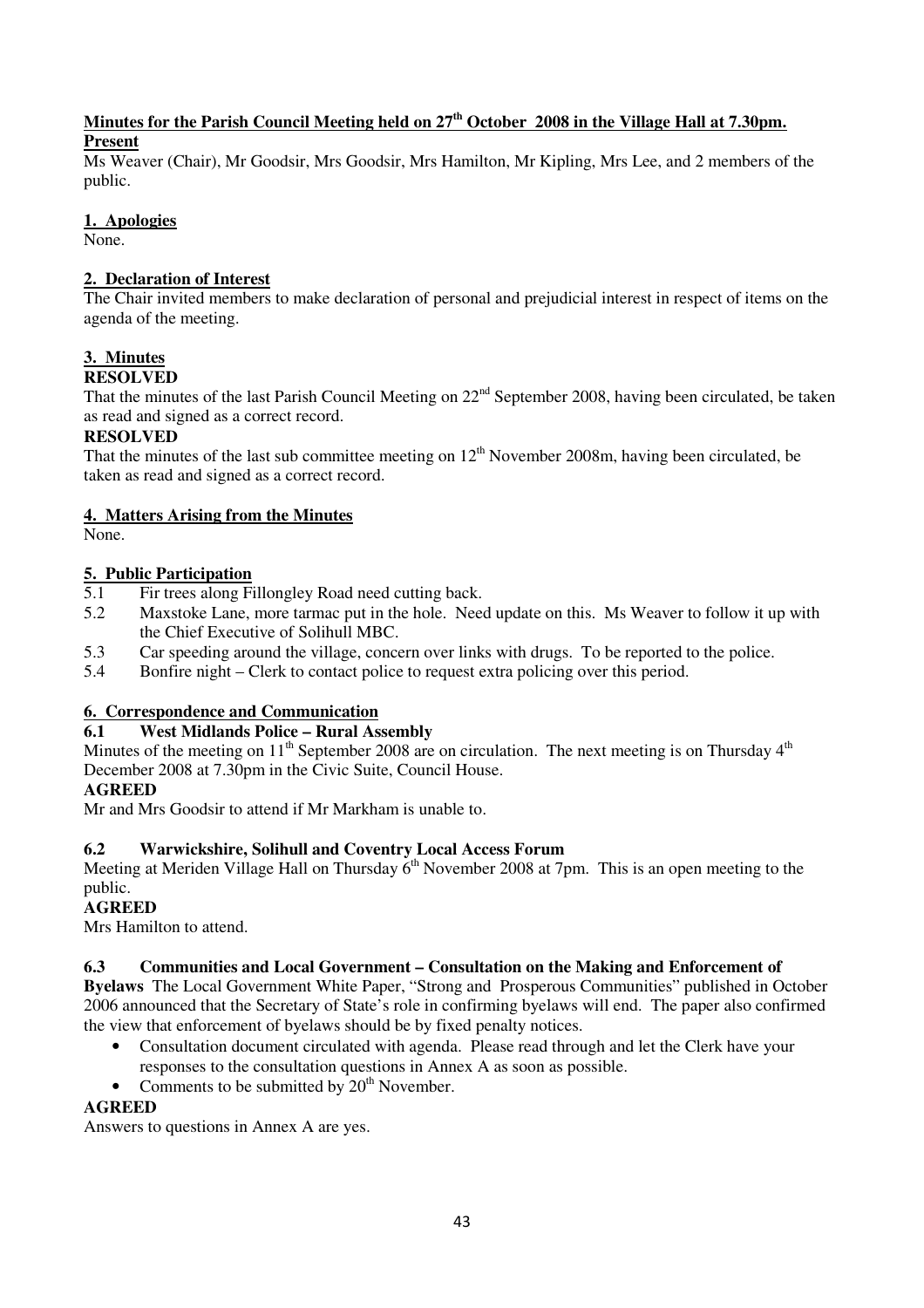### **6.4 Warwickshire Association of Local Councils**

- Briefing event for all chairmen and aspiring chairmen (information circulated with Agenda) 10am-1pm on Saturday 15<sup>th</sup> November 2008 Village Hall, South Parade, Harbury, CV33 9HZ £25 per delegate
- Changes to the Town and Country Planning System (information circulated with Agenda)  $2pm-5pm$  Saturday  $6<sup>th</sup>$  December 2008 Dunchurch Village Hall, New Rugby
	- £25 per delegate

No volunteers.

#### **6.5 SolihullMBC – Solihull in Bloom and Britain in Bloom results.**

Letter received thanking Meriden for its support in the Britain in Bloom competition this year.

- Regional Heart of England in Bloom competition Gold in the City Category for high standards of horticulture, maintenance and community involvement.
- National Britain in Bloom competition silver gilt award and city category overall winner.

#### **6.6 Solihull NHS – Proposed NHS Constitution**

Consultation document delivered to councillors who were asked to respond direct. Response was required by  $17<sup>th</sup>$  October.

# **6.7 Solihull MBC – Remembrance Service 9th Nov 10.40am at the War Memorial, Solihull**

# Mr Goodsir will attend.

#### **RESOLVED**

That another wreath is purchased from the British Legion in the sum of £16.50 but is deducted from the donation given annually.

#### **6.8 Warwickshire County Council – Minerals Local Development Framework – Summary Statement and Request for Potential Strategies.**

Warwickshire County Council is producing a development framework for identifying sites for allocation for mineral working.

#### **AGREED**

No response as we are not in Warwickshire.

#### **6.9 Solihull MBC – General Correspondence**

a) **Walk to School Week** - a letter has gone out to all primary schools participating in walk to school events this month. There are 42 primaries participating out of 67. A copy goes home to parents in each child's book bag, along with other supporting walk to school materials. This supports any actions around school parking problems within our action plans.

b) **Spot on campaign** – Every primary school in the borough is taking part. A letter will go home to parents of every primary school child and each child will receive a green reflective spot for their school bag to help them stay visible.

**6.10 Nathaniel Lichfield & Partners Study** – commissioned by the Government to inform them about ways of distributing higher housing numbers within the range recommended by the Government National Housing and Planning Advice Unit (NHPAU). The 11 page Executive Summary together with a brief summary by Peter Langley of CPRE West Midlands was circulated with the agenda. For comments by 6<sup>th</sup> December.

#### **AGREED**

Councillors to submit comments to the Clerk prior to the Parish Council meeting in November in order that a response can be agreed.

#### **6.11 Solihull MBC – Playbuilder Project**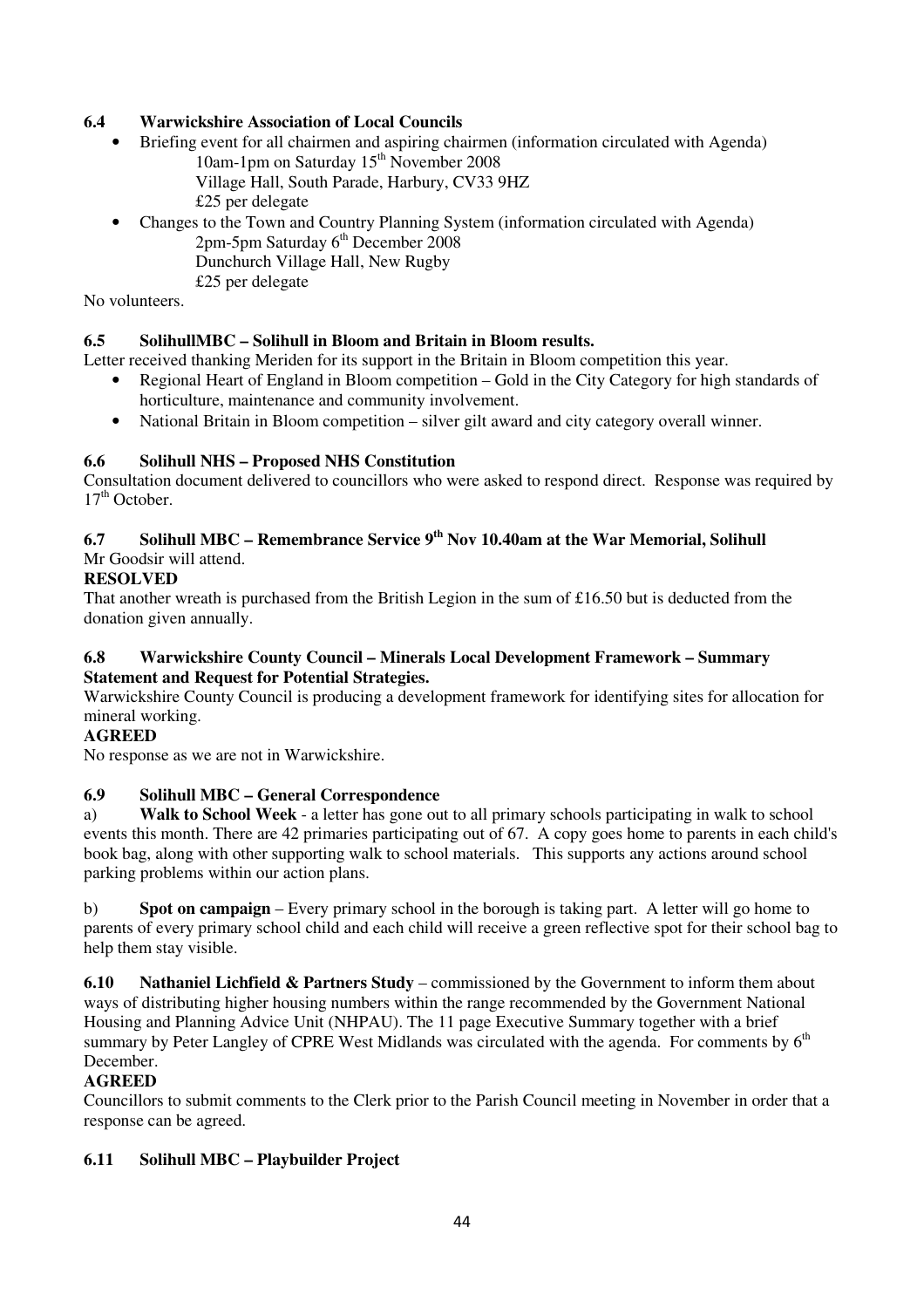SMBC has been awarded £1.1 million by the Department of Children, Schools and Families to invest in childrens play over the next 3 years. Clerk has requested further information.

# **AGREED**

Mrs Hamilton, Mr Goodsir and Clerk to pursue a project to submit a grant application for play facilities in Millisons Wood.

#### **Receive Reports**

- **Committee Member for Village Hall Management Committee** Mrs Goodsir White lines voted against, planning consent for posts with lights.
- **School Governors for Parish Council** Mrs Goodsir Full Governors meeting next week. At sub committee a discussion took place as to a curriculum change, plans for an additional classroom to be built and for an old room to become a library. Parish Council will assist with applications for grants for new equipment for the new room.
- **Committee Member for War Memorial** Mr Markham No report.
- **Pool** Mr Goodsir, Ms Weaver, Mrs Hall. On the agenda.
- **Allotment Representative** Mrs Hall, Mr Goodsir. On the agenda.
- **Footpaths / Forum** Mrs Hamilton Gate not fixed at Church Lane. Clerk to raise with footpath ranger.
- **Meriden Sands Working Group** Mr Kipling, Mr Markham Bob setting up a meeting with Peter Lea.
- **Conservation Committee** Ms Weaver. The only item on the agenda at the last meeting was regarding the red phoneboxes in the village. All boxes in Meriden will become listed.
- **Local Strategic Partnership** Ms Weaver, Mrs Hall No report.
- **Police Rural Assembly** Mr Markham. No report.
- **Solihull Area Committee** Ms Weaver, Mr Kipling On agenda.
- **Tree Wardens** Mrs Markham No report.
- **Village Appraisal** Mrs Lee, Ms Weaver, Mrs Goodsir. On agenda.
- **Police Priority Setting Meeting**  Mrs Markham, Mrs Hall. No report.
- **Meeting with Neighbourhood Manager and representative from Street Care Department at Solihull MBC – Rosie Weaver and Julie Hall**

Useful meeting, went through all current issues. Obtained cleansing frequencies which were read out.

• **Community Surgery – Mrs Weaver, Mrs Hall**  Sue East has been reappointed as Neighbourhood Co-ordinator. The neighbourhood co-ordinator's highway inspections have doubled and therefore she is not going to be able to attend all of the surgeries in future. Sue is working through the long list of issues which was passed to Kath Hemmings at her meeting with Mrs Hall and Mrs Weaver.

#### **8. Village Matters**

# **8.1 Village Appraisal Update**

Open Meeting was held on  $15<sup>th</sup>$  October.

Theme groups to hand their data to Iain Roxburgh by  $7<sup>th</sup>$  November 2008.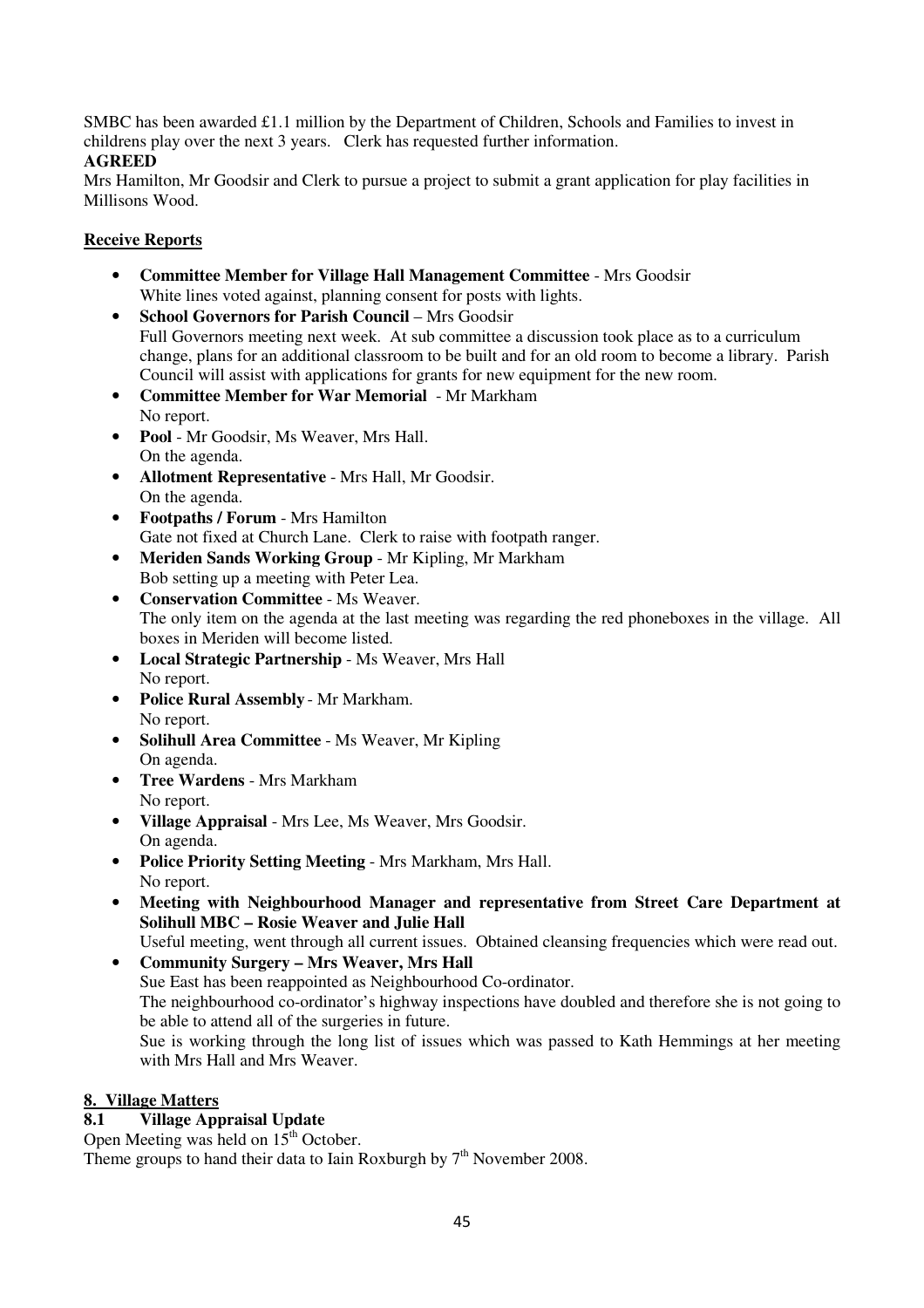#### **8.2 Maxstoke Lane Development**

Draft Heads of Terms received from SMBC and circulated to all Councillors. In order that a formal view could be obtained, the Heads of Terms were sent to the Parish Councillor's solicitor. Their response has been received today and will be circulated to all councillors.

## **8.3 Heart of England Football Alliance**

The Clerk and Ms Weaver are trying to obtain funding to train one of the football team who is keen to keep the football academy going.

#### **8.4 Pond**

Funding has been approved by Solihull MBC for the cost of the initial investigative works. BWB Consulting are preparing a specification of the required works for the initial investigation to four contractors for tender.

#### **8.5 Solihull MBC – Application for a modification order to add a public footpath Birmingham Road to Maxstoke Lane, Meriden**

Clerk and Ms Weaver have received further evidence reports. If any further reports are received please forward them onto the Clerk.

#### **8.6 Allotments**

#### **Keeping of Chickens**

Section 12 of the Allotments act 1950 allows for the keeping of chickens (not cockerels) and rabbits. Taylor Woodrow have confirmed that they have no objection to the keeping of Chickens on the Allotments on Leys Lane.

#### **RESOLVED**

That the tenancy agreement is amended with a new clause stating "not to keep any animals or livestock (including bees) of any kind upon the Allotment except to the extent permitted by Section 12 of the Allotments Act 1950".

#### **8.7 Tenders**

Advertise in December copy of Meriden "Mag" inviting Tenders for Contracts for year 2009/2010. **RESOLVED** 

In contract 1 to add the removal of glass from the tennis courts when requested and to litter pick under the fir trees on Fillongley Road when requested. In contract 3 to add to wash/sanitise when requested. To delete contract 6.

To include "invitation to tender" for 5 contracts in the next Meriden Mag.

#### **8.8 Remembrance Service**

Chains provided by the Clerk. Padlocks purchased by the Clerk.

#### **8.9 Meriden Mag**

Deadline is 4<sup>th</sup> November. No ideas for topics to be included.

#### **8.10 Solihull Area Committee**

The committee was unable to appoint a new minutes secretary due to the lack of volunteers. A suggestion was for the host parish's clerk to take the minutes at that particular meeting. The Parish Council are required to agree to the use of their clerks in this respect.

#### **RESOLVED**

That Meriden Parish Council agree to their Clerk to take the minutes at any Solihull Area Committee Meetings which they may host. This is subject to the Chair having formal discussion with the Clerk as this is additional to the Clerk's job description.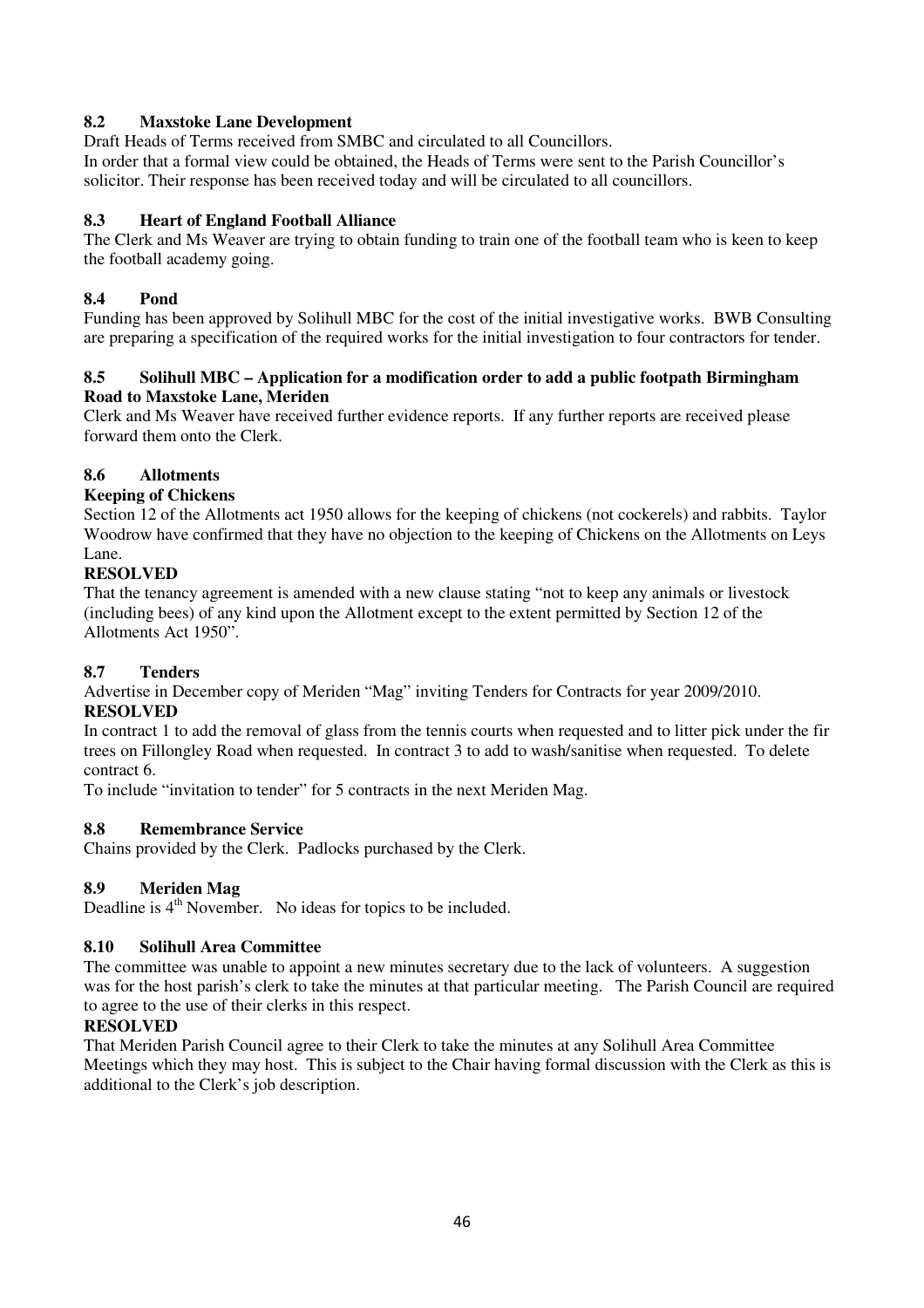#### **9. Planning Matters**

9.1 P/A2008/1769 – Former television booster station Showell Lane, Meriden – change of use from a redundant television booster station to a 1 bedroom domestic dwelling.

#### **RATIFIED**

Object – concerns that further applications will be made and that it would become a much larger development over time.

9.2 P/A2008/1602 – 15 Bonneville Close, Millisons Wood – First floor side extension and rear conservatory.

#### **RATIFIED**

Over intensification

9.3 P/A2008/22 – Birmingham International Airport

#### **RESOLVED**

- There will be an environmental impact on the village along with atmospheric pollution and an increase in road traffic.
- Poor infrastructure of highways and transport to support the expansion.
- Not convinced of improvements or need for the expansion especially due to the changes in the economic climate.
- Noise levels, detrimental impact on quality of life. Noise from aircraft spoils enjoyment of home, garden and local amenities.
- Flight paths over build up areas the noise is terrible.
- Erosion of green belt
- Loss of farmland and biodiversity which can't be replaced.
- Around the airport, M42, NEC and A45 can be gridlocked now. When there is an increase in activity at the airport, more cars, employee at airport, increase in passenger numbers – road infrastructure will mean more gridlocks for local people who either live near airport or have to pass it to get to Coventry/Birmingham and surrounding villages.
- There will be more pressure on local housing.

9.4 P/A2008/1704 – 135 Fillongley Road, Meriden – single storey side day room extension and a single storey front porch extension.

# **RESOLVED**

Neighbour notification.

9.5 P/A2008/1858 – 129 Fillongley Road, Meriden – Retention of front wall and security gate.

#### **RESOLVED**

Neighbour notification.

#### **10. Accounts**

**a) Clerks Salary Increment to salary scale 20.** 

In accordance with clause 6.2 of the Clerks Contract of Employment the first salary increment was due on  $1<sup>st</sup>$  October 2008 (thereafter on  $1<sup>st</sup>$  April each year until the maximum of the scale is reached).

#### **b) Invoice from ESOS in relation to the supply of on-line Meriden Parish Appraisal & Collation of results.**

This invoice is covered by the grant monies from Awards for Alll.

#### **c) Meriden Village Hall Management Committee – Invoice no 329**

The invoice includes three hours hall hire on 10<sup>th</sup> July for Solihull Area Committee. Meriden Parish Council is a member of Solihull Area Committee who do not have any funds. It is usual practice for the host Parish Council to fund the hall hire costs.

#### **RESOLVED**

That the cost of hiring the village hall for the SAC meeting is paid by the Parish Council.